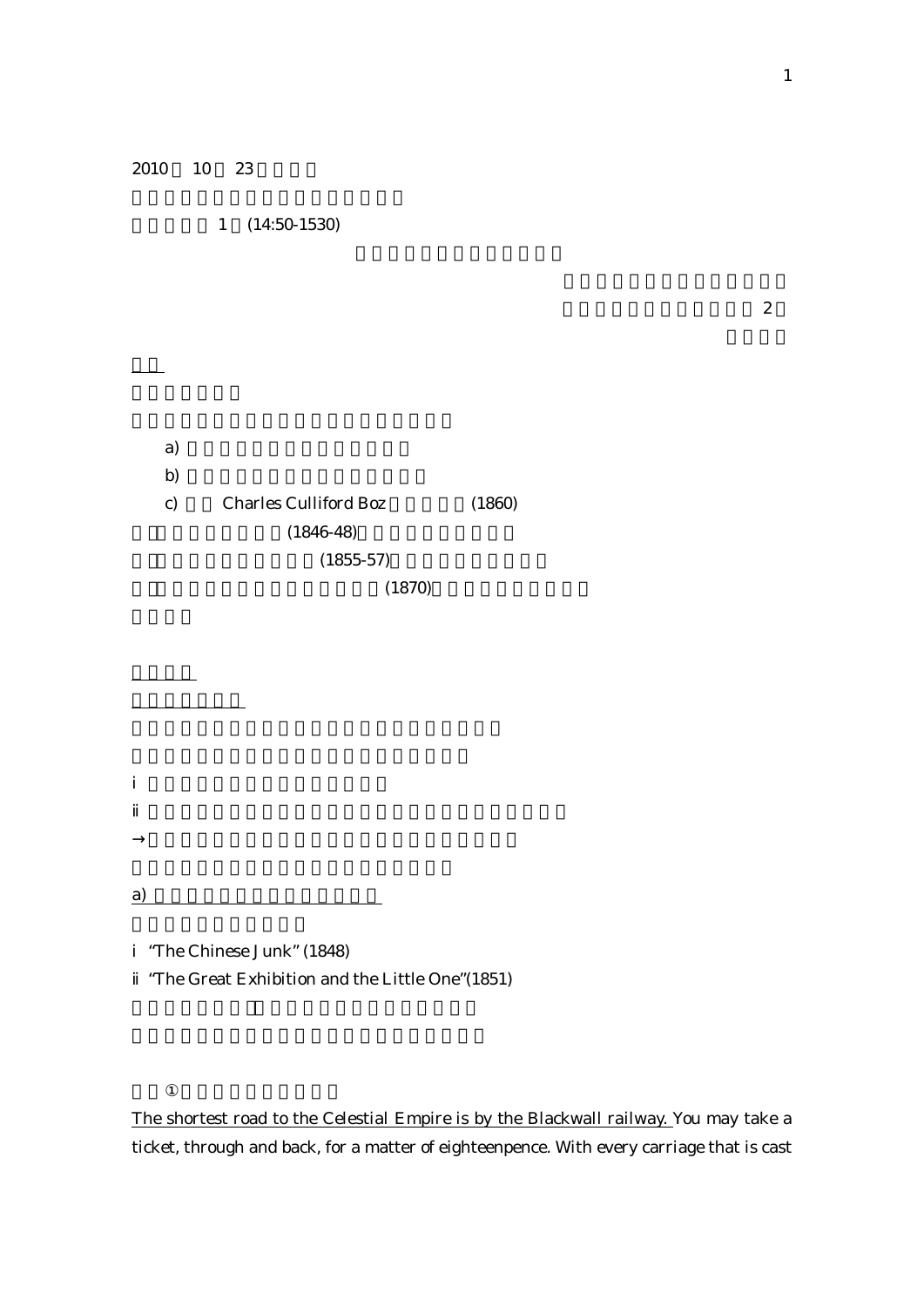off on the road at Stepney, Limehouse, Poplar, West India Docks thousands of miles of space are cast off too. The flying dream of tiles and chimney-pots, backs of squalid houses, frowzy pieces of waste ground, narrow courts and streets, swamps, ditches, masts of ships, gardens of dock-weed, and unwholesome little bowers of scarlet beans, whirls away in half a score of minutes. Nothing is left but China. ("The Chinese Junk"; 403)

Thousands of years have passed away, since the first Chinese junk was constructed-on this model; and the last Chinese junk that was ever launched, was none the better for that waste and desert of time. ("The Chinese Junk"; 403)

Reader, in the comparison between the Great and Little Exhibition, you have the comparison between Stoppage and Progress, between the exclusive principle and all other principles, between good old times and the bad new times, between perfect Toryism and imperfect advancement. ("The Great Exhibition and the Little One"; 329)

b) "An Opium Factory"(1852) "The Chinese Adam"(1855) "Canton City"(1857) "Opium"(1857) "Canton-English"(1857)

c) Charles Culliford Boz (1860)

Charley was heard of yesterday from Shanghai going to Japan intending to meet his brother Walter at Calcutta and having an idea of beguiling the time between-whiles by asking to be taken as an amateur with the English Chinese forces. (The Letters of Charles Dickens vol.9; 310)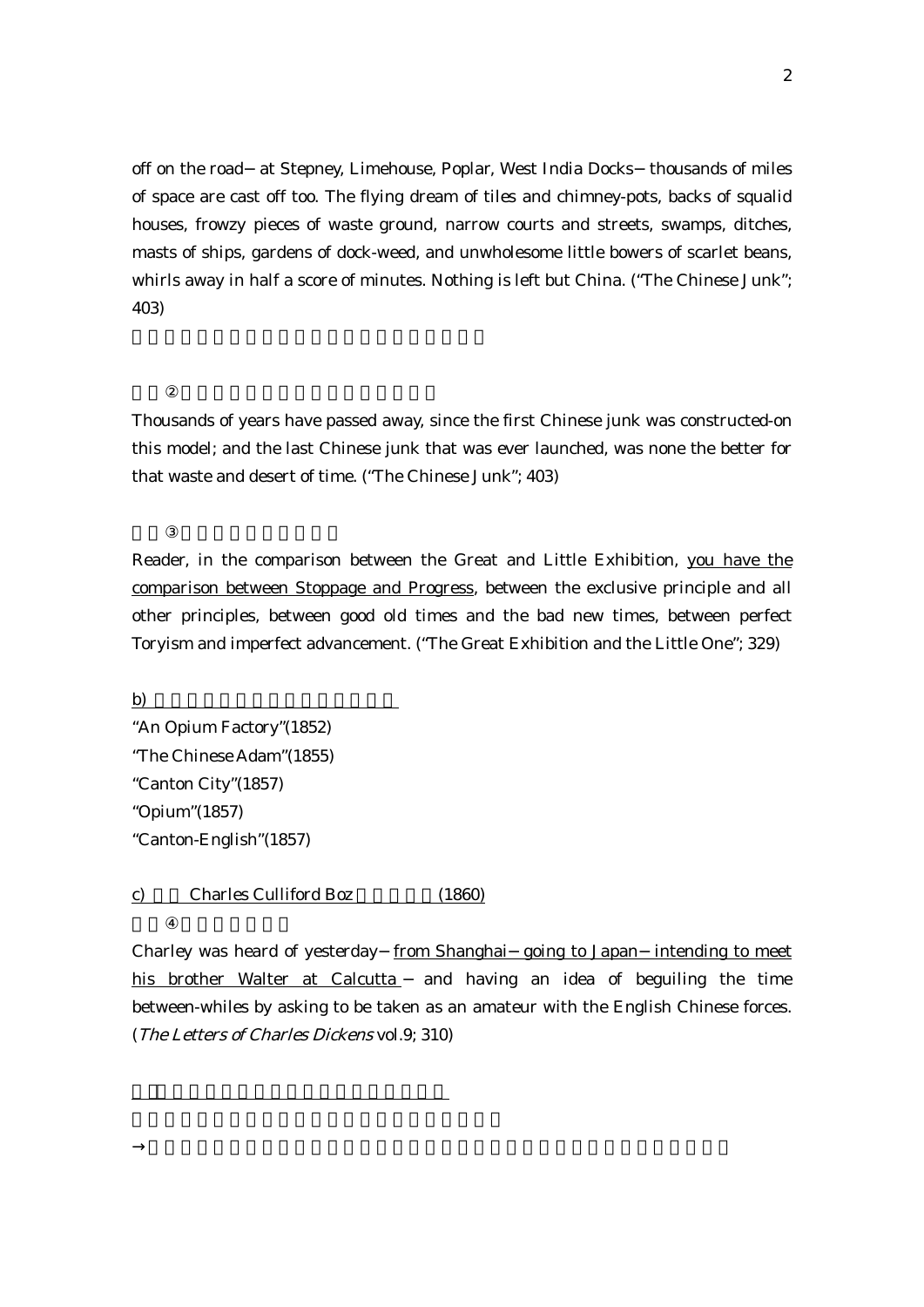"This Doyce," said Mr. Meagles, "is a smith and engineer. He is not in a large way, but he is well known as a very ingenious man. A dozen years ago, he perfects an invention (involving a very curious secret process) of great importance to his country and his fellow creatures. I won't say how much money it cost him, or how many years of his life he had been about it, but he brought it to perfection a dozen years ago. Wasn't it a dozen?" said Mr. Meagles, addressing Doyce. "He is the most exasperating man in the world; he never complains!"

"Yes. Rather better than twelve years ago."

"Rather better?" said Mr. Meagles, "you mean rather worse. Well, Mr. Clennam. He addresses himself to the Government. The moment he addresses himself to the Government, he becomes a public offender! Sir,"…. (Little Dorrit; 113-14)

In every thoroughfare, up almost every alley, and down almost every turning, some doleful bell was throbbing, jerking, tolling, as if the Plague were in the city and the dead-carts were going round. Everything was bolted and barred that could by possibility furnish relief to an overworked people. No pictures, no unfamiliar animals, no rare plants or flowers, no natural or artificial wonders of the ancient world all taboo with that enlightened strictness, that the ugly South sea gods in the British Museum might have supposed themselves at home again. Nothing to see but streets, streets, streets. (Little Dorrit; 29)

"For no very strong reason I must say. But as we come from the East, and as the East is the country of the plague " (Little Dorrit; 15)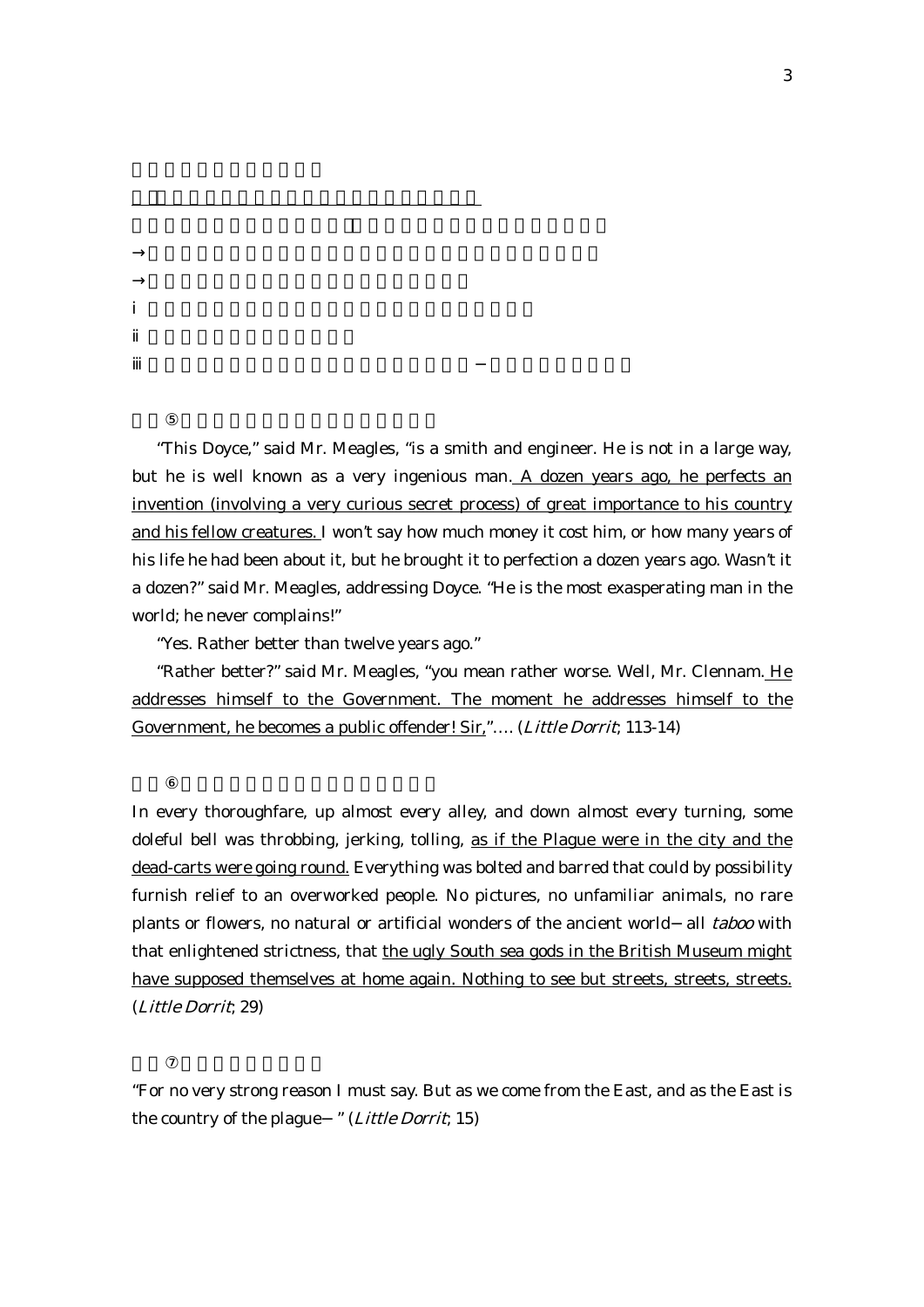Relieved by having got to this, Mr. Pancks took as long a pull as his lungs would permit at his Eastern pipe, and looked sagaciously and steadily at Clennam while inhaling and exhaling too.

In those moments, Mr.Pancks began to give out the dangerous infection with which he was laden.… (Little Dorrit; 565)

"If I have not gone to foreign countries, young man, foreign countries have come to me. They have come to me in the way of business, and I have improved upon my opportunities. Put it that I take an inventory, or make a catalogue.... I see cups and saucers of Chinese make, equally strangers to me personally: I put my finger on them, then and there, and I say, 'Pekin, Nankin, and Canton.'... " (The Mystery of Edwin Drood; 25-26)

"And to finish with, sir: I have been brought up among abject and servile dependants, of an inferior race, and I may easily have contracted some affinity with them. Sometimes, I don't know but that it may be a drop of what is tigerish in their blood." (The Mystery of Edwin Drood 49)

He notices that the woman has opium-smoked herself into a strange likeness of the Chinaman. His form of cheek, eye, and temple, and his color, are repeated in her. (The Mystery of Edwin Drood ; 2)

"Well, there's land customers, and there's water customers. I'm a mother of both. Different from Jack Chinaman t'other side of court. He ain't a father to neither…." (The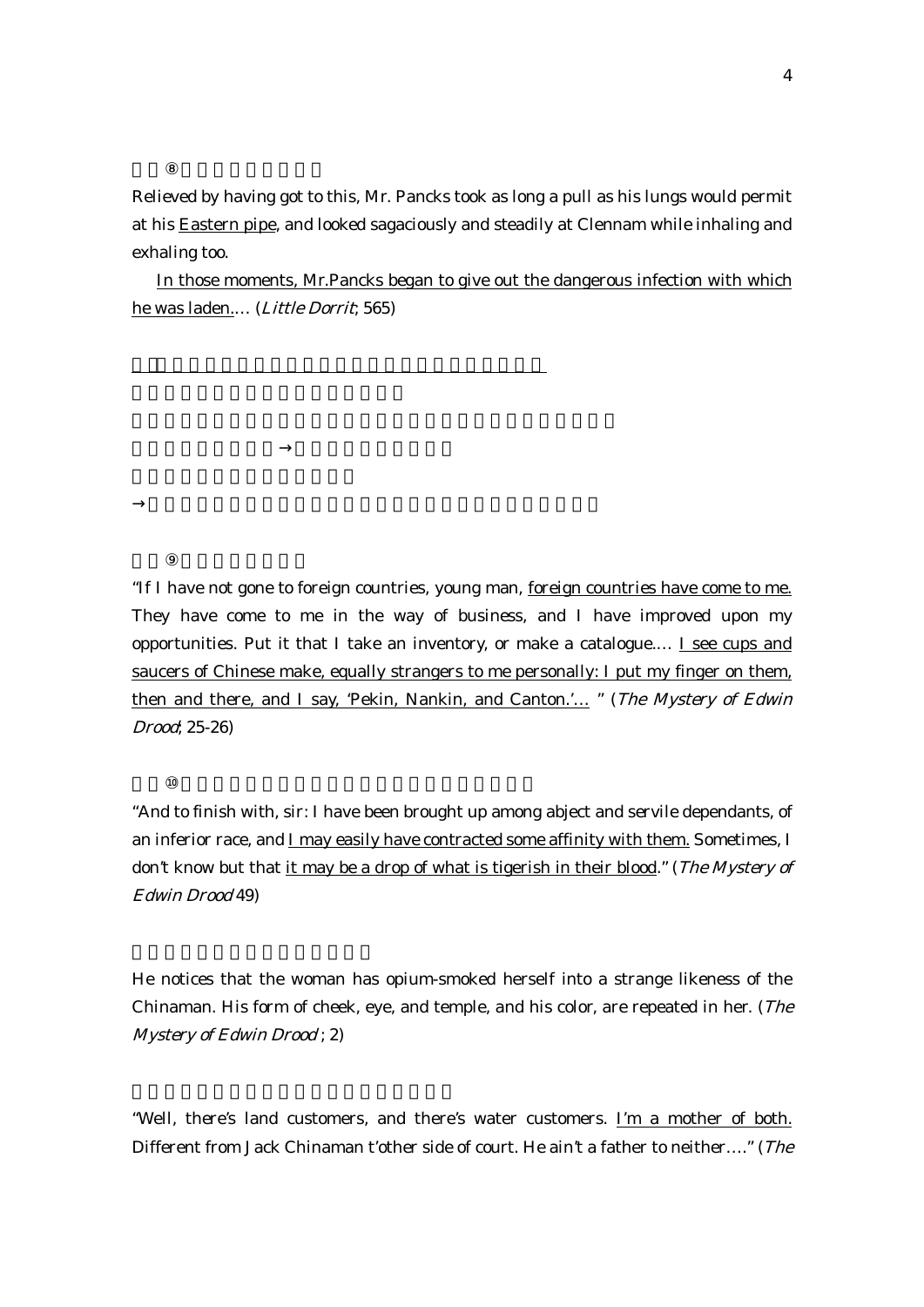Mystery of Edwin Drood ; 204-5)

/

He says this with a savage air, and a spring or start at her. Quite unmoved, she retouches or replenishes the contents of the bowl with her little spatula. Seeing intent upon the occupation, he sinks into his former attitude. (The Mystery of Edwin Drood; 206-7)

She seems to know what the influence of her perfect quietude will be; if so, she has not miscalculated it, for he subsides again. (The Mystery of Edwin Drood; 207)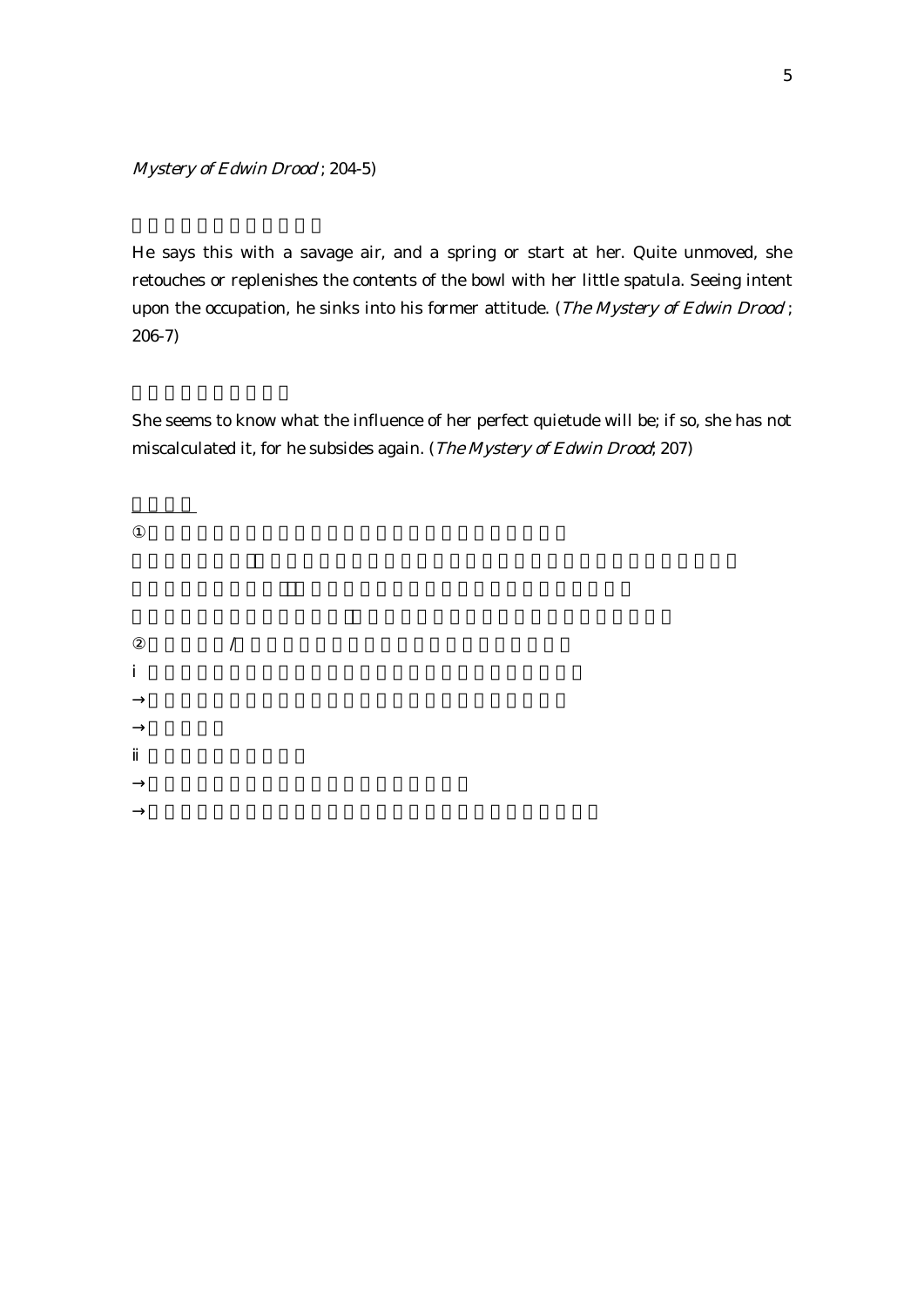## **Bibliography**

- a) Primary Sources
- Corvin, Otto von., and Henry Morley. "Canton City" Household Words: <sup>A</sup> Weekly

Journal 1850-1859 Conducted by Charles Dickens vol.17. Toronto: U of Toronto Press,1973. 376-81. Print.

- Dodd, George. "Opium, chap.2: China " Household Words: <sup>A</sup> Weekly Journal 1850-1859 Conducted by Charles Dickens vol.16. Toronto: U of Toronto Press,1973.181-85. Print.
- Dickens, Charles. "The Chinese Junk." The Examiner 24 June. 1848: 2108. Microform. English Literary Periodicals 7E (1951) : fiche 21.
- ---. Dombey and Son. Ed. Alan Horsman. Oxford: Clarendon, 1974. Print.
- ---, and R.H.Horne. "The Great Exhibition and the Little One." The Uncollected Writings of Charles Dickens: Household Words 1850-1859. vol.1. Ed. Harry Stone. London: Penguin, 1969. 319-29. Print.
- ---. The Letters of Charles Dickens. vol.9. Ed Graham Storey. Oxford: Clarendon, 1997. Print.
- ---. Little Dorrit. Ed. Harvey Peter Sucksmith. Oxford: Clarendon, 1979. Print.
- ---. The Mystery of Edwin Drood. Ed. Margaret Cardwell. Oxford: Clarendon,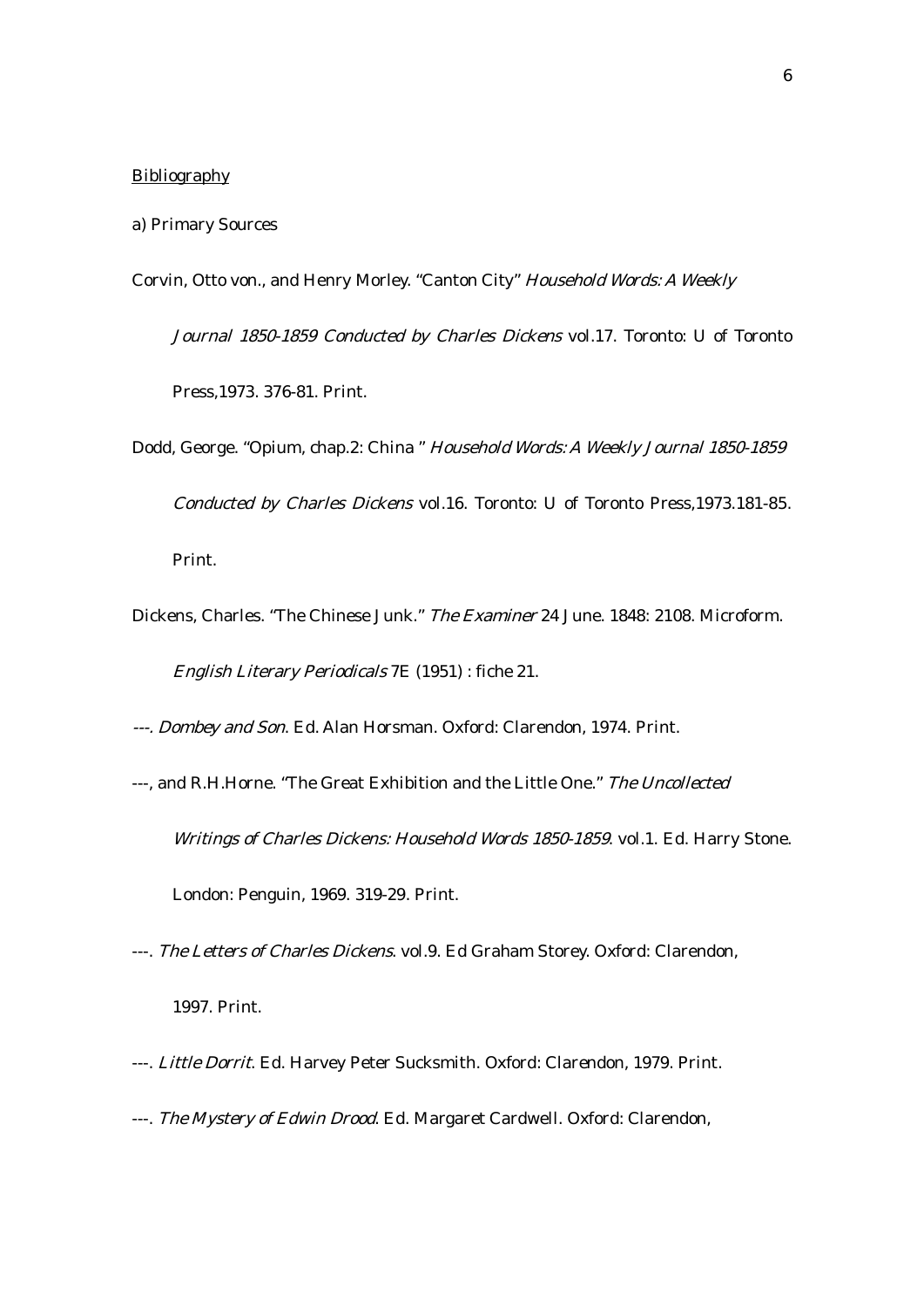- Maxwell, H.H. "An Opium Factory" Household Words: <sup>A</sup> Weekly Journal 1850-1859 Conducted by Charles Dickens vol.6. Toronto: U of Toronto Press,1973. 118-20. Print.
- Milne, William Charles. "Canton-English" Household Words: <sup>A</sup> Weekly Journal 1850-1859 Conducted by Charles Dickens vol.15. Toronto: U of Toronto Press, 1973. 450-52. Print.
- ---. "The Chinese Adam [Yin and Yang: Creation of Universe]" Household Words: A Weekly Journal 1850-1859 Conducted by Charles Dickens vol.11, Toronto: U of Toronto Press, 1973. 67-68. Print.
- b) Secondary Sources
- Barrell, John. The Infection of Thomas De Quincey: <sup>A</sup> Psychopathology of Imperialism. New Haven: Yale UP, 1991. Print.
- Leask, Nigel. British Romantic Writers and the East: Anxiety of Empire. Cambridge:

Cambridge UP, 1992. Print.

Milligan, Barry. Pleasures and Pains: Opium and the Orient in Nineteenth-Century British Culture. Charlottesville: UP of Virginia, 1995. Print.

Moore, Grace. "Colonialism in Victorian Fiction: Recent Studies" Dickens Studies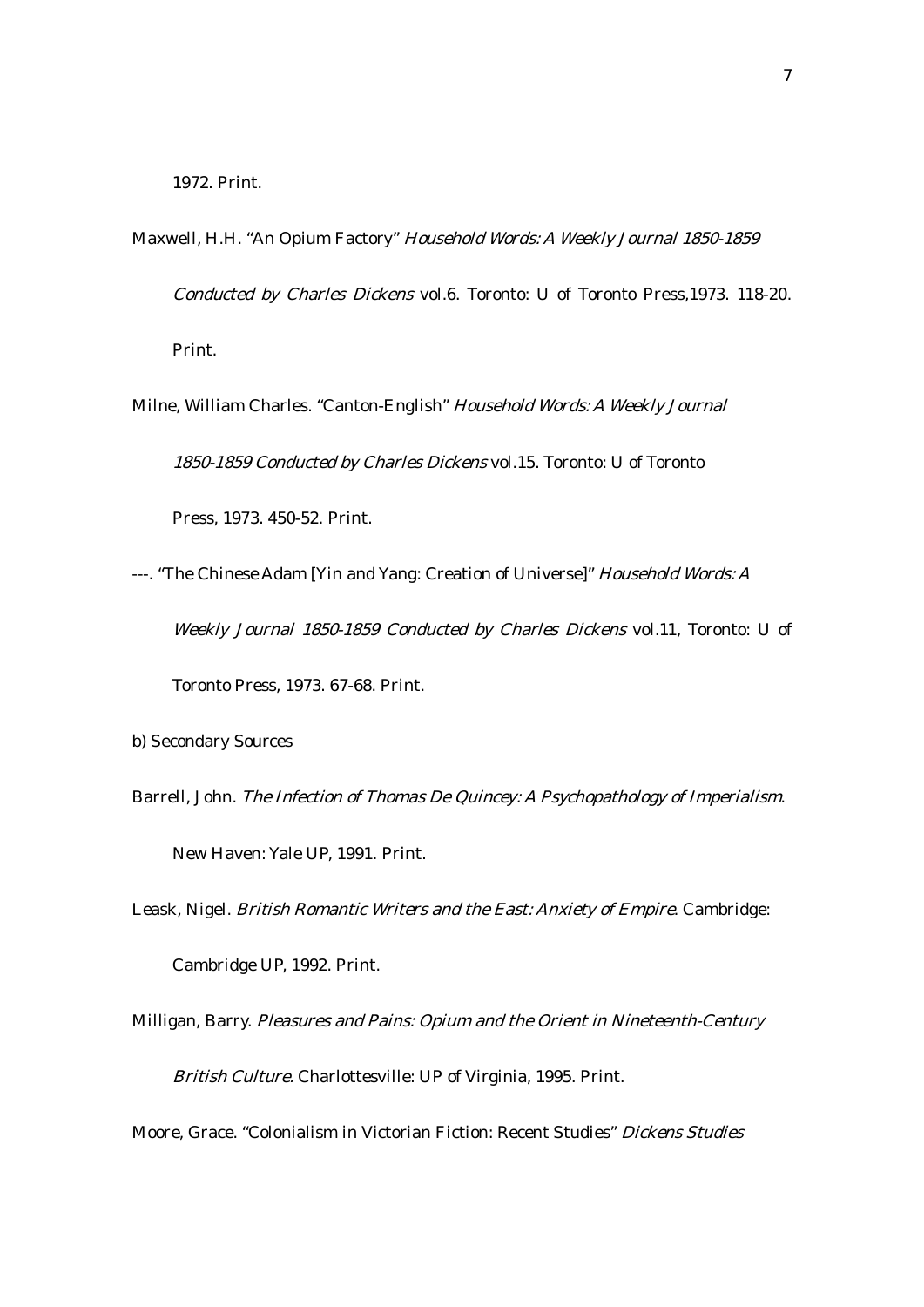Annual 37 (2006) : 251-86. Print.

Said, Edward W. Culture and Imperialism. New York: Random, 1993. Print.

---. Orientalism. Harmondsworth: Penguin, 1978. Print.

- Tambling, Jeremy. "Opium, Wholesale, Resale, and for Export: On Dickens and China (Part One)." Dickens Quarterly 21.1 (2004): 28-43. Print.
- ---. "Opium, Wholesale, Resale, and for Export: On Dickens and China (Part Two)."

Dickens Quarterly 21.2 (2004): 104-13. Print.

- Thurin, Susan Schoenbauer. "China in Dickens." Dickens Quarterly 8.3 (1991): 99-111. Print.
- ---. Victorian Travelers and the Opening of China, 1842-1907. Ohio: Ohio UP, 1999.

Print

Xu, Wenying. "The Opium Trade and Little Dorrit: A Case of Reading Silences."

Victorian Literature and Culture 25.1 (1997): 53-66. Print.

b)

2001 .

24 2001